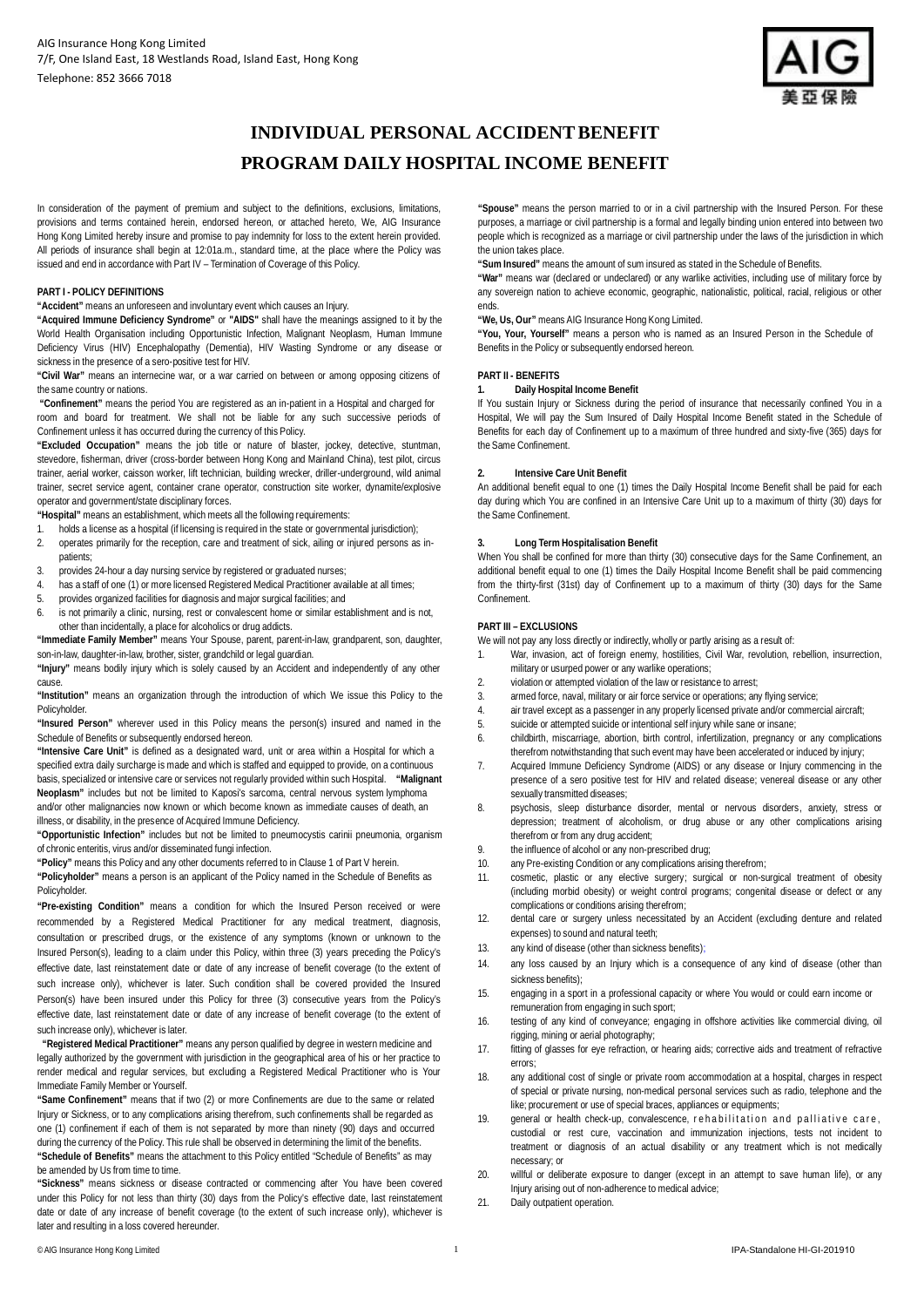**We** will not be liable to provide any coverage or to make any payment if to do so would be in violation of any sanctions law or regulations which would expose **us**, **our** parent company or **our** ultimate controlling entity to any penalty under any sanctions law or regulation.

## **PART IV - TERMINATION OF COVERAGE**

- 1. This Policy will be terminated:
	- a) when premium is not paid when due; or
	- b) on next premium due date when the Policyholder (who is also an Insured Person) no longer fulfils the eligibility as stated under "Clause (2) – Age limit for Insured Person" of "Part V – General Provisions"; or
	- c) on next premium due date following the notification from the Policyholder (who is also an Insured Person) that his/her occupation is changed to any Excluded Occupation, and any claims related to such Excluded Occupation will be forfeited;
	- d) when there is any fraud, misstatement, non-disclosure or concealment in respect of this insurance or any claim hereunder shall render this Policy null and void immediately. All the premiums paid and claims under this Policy shall be forfeited;
	- e) when the Personal Accident Benefit policy, of which this Policy is sold as a packaged Individual Personal Accident Program, is terminated.
- 2. Your individual coverage will be terminated on next premium due date:
	- a) when You no longer fulfil the eligibility as stated under "Clause (2) Age limit for Insured Person" of "Part V – General Provisions"; or
	- b) following the notification from the Policyholder that Your occupation is changed to any Excluded Occupation, and any claims related to such Excluded Occupation will be forfeited.
- 3. The Policyholder or We may cancel this Policy at any time by written notice delivered to each other at the last known address or e-mail address stating when thereafter such cancellation shall be effective from the next premium due date. Such cancellation shall be without prejudice to any claim originating prior thereto.

## **PART V - GENERAL PROVISIONS**

# **1. ENTIRE CONTRACT**

The Policy, Schedule of Benefits, application, riders, endorsements and attachments (if any) constitute the entire contract of insurance. No statement made by the applicant for insurance not included herein shall avoid the Policy or be used in any legal proceedings hereunder unless such statement is fraudulent. No agent has authority to change this Policy or to waive any of its provisions. No change in this Policy shall be valid unless approved by Us and such approval be endorsed hereon.

#### **2. AGE LIMIT FOR INSURED PERSON**

The insurance under this Policy shall cover a) For adult – between eighteen (18) and fiftyfive (55) years old (both years inclusive), renewable up to sixty-five (65) years old and all benefits shall terminate on the next premium due date following Your 66th birthday; b) For child – must be unmarried and unemployed, between six (6) months and twenty-one (21) years old (both years inclusive), renewable up to twenty-five (25) years old if a full time student. All benefits shall terminate on the next premium due date following the 22nd or 26th birthday of the insured child.

#### **3. OCCUPATION RESTRICTION**

No coverage hereunder whatsoever shall be provided to any person whose occupation falls within Excluded Occupation, save for an Insured Person who is an employee or member of an Institution and who is issued this Policy as a result of introduction by the Institution and whose application for insurance is acceptable to Us.

#### **4. MISSTATEMENT OF AGE**

If Your age has been misstated, the premium difference would be returned or charged according to the correct age. In the event Your age has been misstated and if, according to Your correct age, the coverage provided by the Policy would not have become effective, or would have ceased prior to the acceptance of each premium or premiums, then Our liability during the period that You are not eligible for coverage shall be limited to the refund of all premiums paid for the period covered by the Policy.

#### **5. STATUS CHANGE**

You must take full responsibility to inform Us forthwith of any change in respect of the information provided in the application for this Policy, otherwise We reserve the right to refuse or invalidate all claims under this Policy.

#### **6. TIME OF NOTICE OF CLAIM**

Written notice of claim must be given to Us within thirty (30) days after occurrence of any event likely to give rise to a claim under this Policy. However immediate notice must be given to Us in the event of accidental death.

#### **7. FORMS FOR PROOF OF LOSS**

We, upon receipt of such notice, will furnish to the claimant such forms, as are usually furnished by it for filing proofs of loss. If such forms are not so furnished within fifteen (15) days after the receipt of such notice, the claimant shall be deemed to have complied with the requirements of this Policy as to proof of loss upon submitting within the time fixed in the Policy for filing proof of loss, written proof covering the occurrence, character and extent of the loss for which a claim is made. All certificates information and evidence required by Us shall be furnished at Your or Your personal representative's expense and shall be in such form and of such nature as We may prescribe.

#### **8. SUFFICIENCY OF NOTICE**

Such notice by or on behalf of the Policyholder or You given to Us , with particulars sufficient to identify the Policyholder or You shall be deemed to be noticed to Us. Failure to give notice within the time provided in this Policy shall not invalidate any claim if it shall be shown not to have been reasonably possible to give such notice and that notice was given as soon as reasonably possible.

**9. TIME FOR FILING PROOF OF LOSS** Affirmative proof of loss must be furnished to Us in case of a claim within ninety (90) days after the date of relevant loss.

## **10. MEDICAL EXAMINATION AND TREATMENT**

We shall have the right and opportunity to examine You when and as often as it may reasonably require during the pendency of a claim hereunder, and also the right and opportunity to make an autopsy at Our expense in case of death where it is not forbidden by law. You shall as soon as possible after the occurrence of any Injury or Sickness, whichever is appropriate, obtain and follow the advice of a duly qualified Registered Medical Practitioner and We shall not be liable for any consequences arising by reason of Your failure to obtain or follow such advice and use such appliances or remedies as may be prescribed.

## **11. TIME FOR PAYMENT OF INDEMNITIES**

All indemnities provided in this Policy will be paid immediately after the receipt of due proof, except for the indemnity in respect of Permanent Total Disablement or for periodic payment.

## **12. TO WHOM INDEMNITIES PAYABLE**

Indemnity for loss of Your life is payable to Your estate. All other indemnities of this Policy are payable to You.

## **13. LIMITATION OF TIME FOR BRINGING SUIT**

No action at law or in equity shall be brought to recover on this Policy prior to the expiration of sixty (60) days after written proof of loss has been furnished in accordance with the requirements of this Policy. No such action shall be brought after the expiration of two (2) years after the time written proof of loss is required to be furnished.

#### **14. LIMITATION CONTROLLED BY STATUTE**

If any time limitation of this Policy, with respect to giving notice of claim or furnishing proof of loss, is less than that permitted by the law of the state of which the Policyholder or You reside at the time this Policy is issued, such limitation is hereby extended to agree with the minimum time permitted by such law.

## **15. ASSIGNMENT**

No notice of assignment of interest under this Policy shall be binding upon Us. We do not assume any responsibility for the validity of an assignment. No provision of the charter, constitution or by-laws of Us shall be used in defense of any claim arising under this Policy, unless such provision is incorporated in full in this Policy.

#### **16. COMPLIANCE WITH POLICY PROVISIONS**

Failure to comply with any of the provisions contained in this Policy shall invalidate all claims hereunder.

## **17. REINSTATEMENT OF POLICY**

If this Policy lapses due to non-payment of premiums, it may be reinstated with Our approval. Benefits will not, however, be payable for any event likely to give rise to a claim under this Policy which occurs while the Policy has lapsed and Pre-existing Condition should re-apply as if the Policy commenced on such reinstatement date.

# **18. DATA PRIVACY**

The **Policyholder**/**Insured Person** agrees that:

(a) the personal data collected during the application process or administration of this policy may be used by AIG Insurance Hong Kong Limited ("AIGHK") for the purposes stated in its Data Privacy Policy, which include underwriting and administering the insurance policy being applied for (including obtaining reinsurance, underwriting renewals, data matching, claim processing, investigation, payment and subrogation).

(b) AIG HK may use the **Policyholder's**/**Insured Person's** contact details (name, address, phone number and e-mail address) to contact him/her about other insurance products provided by the AIG group (assuming AIG HK has obtained the agreement of the **Policyholder/Insured Person** to use such contact details for this purpose).

(c) AIG HK may transfer the personal data to the following classes of persons (whether based in Hong Kong or overseas) for the purpose identified:

i) third parties providing services related to the administration of this policy, including reinsurers (per (a) above);

ii) financial institutions for the purpose of processing this policy and obtaining policy payments (per (a) above);

in the event of a claim, loss adjustors, assessors, third party administrators, emergency providers, legal services providers, retailers, medical providers and travel carriers (per (a) above);

iv) for the purpose of conducting direct marketing activities (per (b) above), marketing companies authorized by the AIG group;

v) another member of the AIG group (for all of the purposes stated in (a) and (b)) in any country; or<br>vi) other

other parties referred to in AIG HK's Data Privacy Policy for the purposes stated therein.

(d) The **Policyholder**/**Insured Person** may gain access to, or request correction of his/her personal data (in both cases, subject to a reasonable fee), or change the option he/she previously elected in relation to the use of his/her contact details for direct marketing at any time, by writing to the Privacy Compliance Officer of AIG Insurance Hong Kong Limited at GPO Box 456 or [cs.hk@aig.com. T](mailto:cs.hk@aig.com)he same addresses may be used to contact AIG HK with any comments in relation to the services it provides. The full version of AIG HK's Data Privacy Policy can be found a[t www.aig.com.hk.](http://www.aig.com.hk/)

#### **19. ADJUSTMENT CLAUSE**

This Policy will be in force by payment of premium in advance. However, We reserve Our right to make adjustment to the premium rates, benefits or terms and conditions of this Policy.

## **20. GRACE PERIOD**

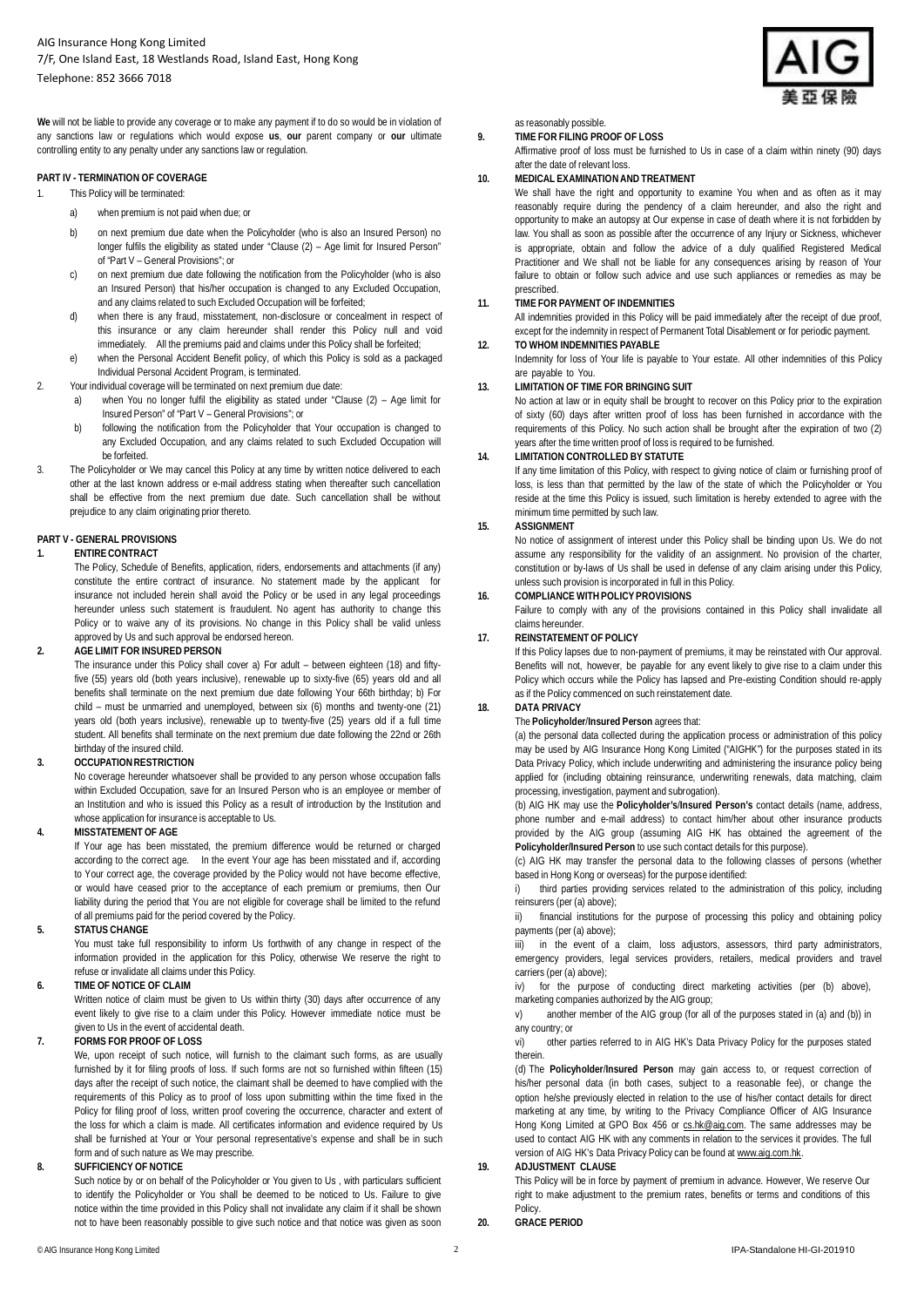## Telephone: 852 3666 7018



A grace period of thirty-one (31) days from the premium due date will be granted for the payment of each premium falling due after the first premium during which time the Policy shall be continued in force. Otherwise, the Policy will lapse from the premium due date.

# **21. RIGHT OF RECOVERY**

In the event that authorization of payment and/or payment is made by Us and/or Our authorized representative for a claim which is not covered under this Policy or when the limit of liability of this insurance exceeds, We reserve the right to recover the said sum or excess from You and/or the Policyholder.

## **22. FRAUDULENT CLAIMS**

If the claim in any respect be fraudulent or if any fraudulent means or devices be used by You or the Policyholder, or anyone acting on the aforementioned's behalf to obtain any benefit under this Policy, all benefits in respect of such claims shall be forfeited.

**23. CLERICAL ERROR** 

Our clerical errors shall not invalidate insurance otherwise valid nor continue insurance otherwise not valid.

## **24. GOVERNING LAW**

This Policy is subject to the laws of the Hong Kong Special Administrative Region and the parties hereto agree to submit to the jurisdiction of the courts of the Hong Kong Special Administrative Region.

IN WITNESS WHEREOF, AIG INSURANCE HONG KONG LIMITED has caused this Policy to be issued in Hong Kong.

*Copyright in this Policy is reserved. No part of this Policy may be reproduced in whole or part without the express consent of AIG Insurance Hong Kong Limited.*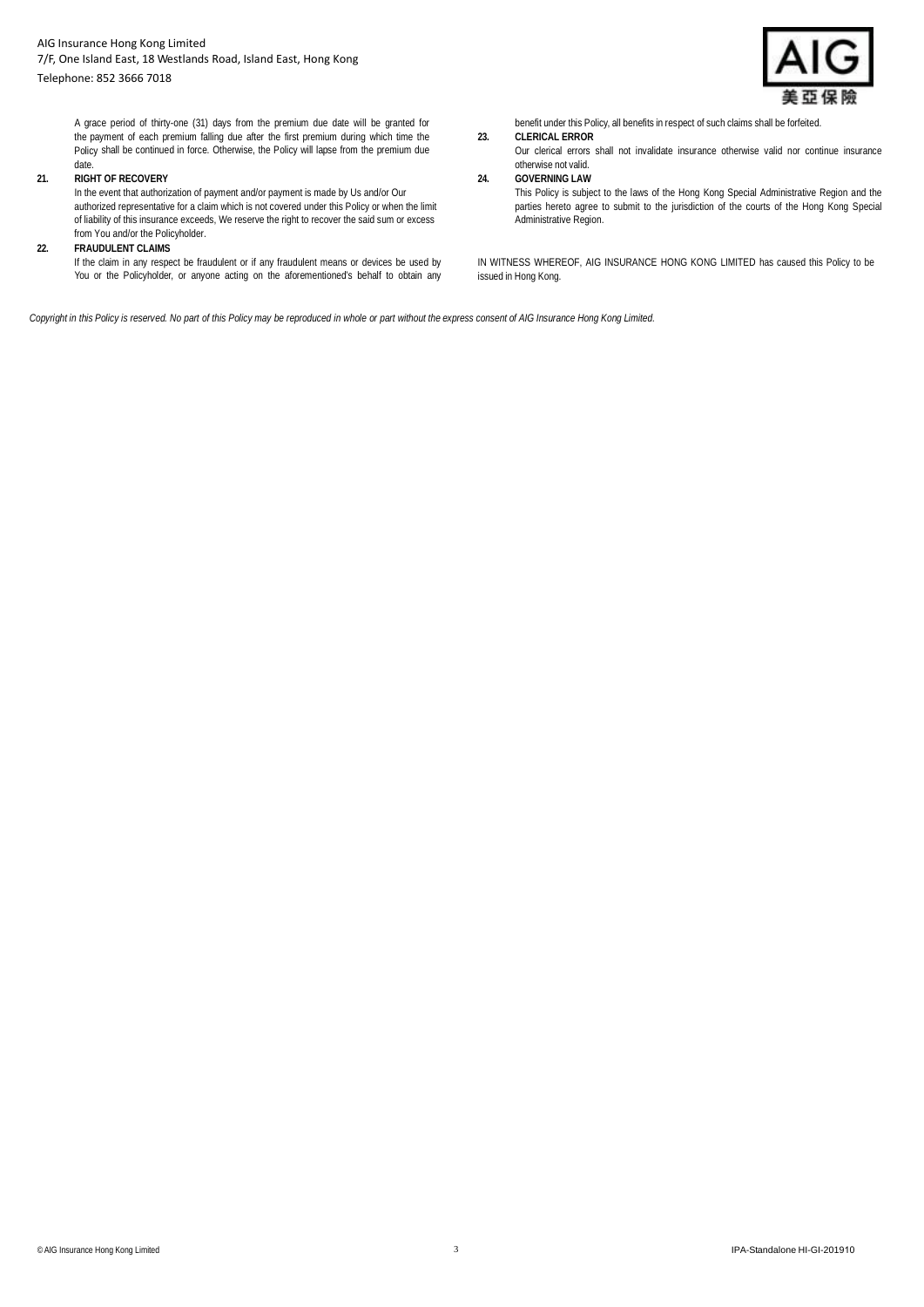

# **個人意外保障計劃 每日住院現金保障**

當我們,美亞保險香港有限公司收妥保費後,即依據保單或批註內的定義、不承 保事 項、限制、條款和條件,同意承保及作出有關的賠償。 保障生效時間為保單 簽發地點的標準時間零時零一分開始,而保障終止則按照保單條 款第四部份 - 保 單終止為準。

## **第一部份 - 保單定義**

**「意外」**是指不能預料及非自願的事情而引致損害。

**「後天免疫力缺乏症」或「愛滋病」**是參照世界衞生組織之定義為標準,指人體 免疫不全病毒血清測詴呈陽性反應下出現機會性感染、惡性腫瘤、人類免疫不全 病毒感染性腦病變、人體免疫不全病毒之消瘦症侯群或其他病症。

**「內戰」**是指互相毀滅的戰爭或在同一國家或民族內的公民互相對抗的戰爭。 **「留院」**是指你於醫院登記為住院病人,而該醫院向你收取每日住房及膳食費用 之期 間。再次留院必須於保單有效期內發生,否則我們不會負責任何賠償。

**「不承保職業」**是指職位或職責是爆破工人、騎師、偵探、特技人員、貨船裝卸 工人、漁民、中港司機(跨越香港及中國大陸)、飛機駕駛測試員、馬戲訓練 員、高空工作工人、沉箱工人、電梯技工、拆除舊建築工人、地下鑽孔工人、野 生動物訓練員、情報機構人員、貨柜起重機操作員、地盤工人、炸藥/爆炸物操作 員及政府/國家紀律部隊。

**「醫院」**是指具備以下所有條件的機構:

- 1. 權有合法經營醫院的牌照(若該國家或政府法例需要醫院領有牌照);
- 2. 為受傷及患病病人提供留院治療及照顧;
- 3. 有合法註冊專業護士提供全日二十四小時的護理服務;
- 4. 任何時間均有一位或以上的註冊醫生駐診;
- 5. 設有系統性診斷程序及完善的外科手術設備;及
- 6. 非作為診所、護理、休養、靜養、戒酒、戒毒等或類似服務的醫療機構。

**「直系親屬」**是指你的配偶、父母、配偶父母、袓父母、子女、女婿、兒媳、兄 弟姊 妹、孫/外孫或合法監護人。

**「損害」**是指因遭遇意外及並無其他原因下引致的身體損傷。

**「機構」**是指我們透過其推介並得以簽發保單予保單持有人的組織。

**「受保人」**是指其名字已列於保障權益表或批註內之人士。

**「深切治療護理病房」**是指醫院所指定及每日須額外收取費用之區域、單位或範 圍,設有足夠護理人員及醫療設備不斷地提供特別之深切護理服務,而並非醫院 一般性所 提供之護理服務。

**「惡性腫瘤」**是指在後天免疫力缺乏症存在下出現包括但不限於卡波西士腫瘤、

中樞神經系統淋巴瘤或其他已知或未知之惡性病變,直接導致死亡、疾病或殘 廢。

**「機會性感染」**包括但不限於肺囊原蟲肺炎、慢性腸炎之生物體、過濾性病毒或 散佈性的真菌感染。

**「保單」**是指本保單及於本保單第五部份第一點提及的所有文件。

**「保單持有人」**是指作為保單申請人的人士,並且列於保障權益表內為保單持有 人。

**「受保前已存在之狀況」**是指受保人於保單保障生效日、最後復效日或保額增加 日 (只限保額增加的部分) (以較遲者為準)前三年內曾接受或經註冊醫生推薦之 醫藥治療、確診、醫療意見、處方服藥或已存在任何症狀(無論受保人知道與否)而 導致索償 的情況。倘受保人於保單保障生效日、最後復效日或保額增加日(只限 保額增加的部分) (以較遲者為準) 後受本保單連續承保三年,則上述的狀況將列 入本保單的承保範圍內。

**「註冊醫生」**是指獲取西方醫學學士學位的人士,並得到當地政府允許提供醫療 服 務。但若註冊醫生為你本人或你的直系親屬,則不包括在內。

**「同一次留院」**是指若兩次或以上的留院是因相同或有關的損害或疾病或其併發 症而引致的,而每次留院之間沒有間斷超過九十日,並於保單有效期內發生,這 些留院均被視為同一次留院。此定義將作為賠償限額的標準。

**「保障權益表」**是指本保單其中一份名為保障權益表之附加文件,我們並可隨時 對其作出更改。

**「疾病」**是指你在保單生效日、最後復效日或保額增加日(只限保額增加的部分) (以較遲者為準)三十天後所罹患或感染保障範圍內之病症。

**「配偶」**指與受保人有婚姻關係持法定伴侶關係之人士。就本保單而言,婚姻關 係或法定伴侶關係是指兩個人之間,在承認結合的相關地區法律管轄下,正式而 具法律效力的結合。

**「保額」**是指列於保障權益表內之保障金額。

**「戰爭」**是指戰爭(無論宣戰與否),或任何戰爭的活動,包括任何國家利用軍事力 量去達到經濟、地理民族政治種宗教或其他目的。

**「我們、我們的、我們自己」**是指美亞保險香港有限公司。

**「你、你的、你本人」**是指列於保障權益表或批註內為受保人之人士。

## **第二部份 - 保障利益**

#### **1. 每日住院現金保障**

倘你於保單有效期內因損害或疾病而需入住醫院,我們將按你留院的日數根據保 障權益表所載賠償你每日住院現金保障,同一次留院的最高賠償額以 365 日 為限。

### **2. 深切治療護理病房保障**

倘你需入住醫院內之深切治療護理病房,我們會賠償你雙倍的每日住院現金保 障,同一次留院的最高賠償額以30日為限。

#### **3. 長期住院現金保障**

倘你因同一次留院而需住院連續超過三十日,我們會由住院第三十一日起賠 償你 雙倍的每日住院現金保障,同一次留院的最高賠償額以 30 日為限。

**第三部份 - 不承保範圍** 我們不會賠償直接或間接、部份或全部因以下事項引致 的傷害:

- 1. 戰爭、侵略、外敵行動、交戰、內戰、革命、叛亂、造反、軍事或篡奪權 力、或任何類似戰爭的行動;
- 2. 因觸犯或意圖觸犯法例或拒捕;
- 3. 從事或參與任何軍隊、海、陸、空軍服務或行動;飛行服務;
- 4. 以非乘客身份乘搭任何合法領有牌照的私人或商用飛機;
- 5. 自殺、意圖自殺或故意自我傷害(無論精神是否正常);
- 6. 分娩、流產、墮胎、節育、不育、妊娠或因此而引致的其他併發症 (儘管是因 損害促使或引起的);
- 7. 後天免疫力缺乏症或於人體免疫不全病毒或有關疾病的血清測詴呈陽 性反應下出現的疾病或損害;或經性接觸傳染的疾病;
- 8. 精神病、睡眠、精神或神經失調、焦慮、緊張或抑鬱;酒精中毒的治 療、濫 用藥物或因此而引致的其他併發症,或所有藥物意外;
- 9. 在酒精或非處方藥物的影響下;
- 10. 受保前已存在之狀況或因此而引致的其他併發症;
- 11. 美容、整形外科或任何非必要之手術;肥胖的外科或非外科治療(包 括病態性的肥胖)或體重控制的療程;先天缺陷或疾病或因此而引致的 其他併發症;
- 12. 牙齒治療或手術,但因意外而損害健全及天然的牙齒則不在此限(不 包括假 牙及有關費用);
- 13. 任何疾病(疾病的保障除外);
- 14. 由疾病引致的損害(疾病的保障除外);
- 15. 職業運動或參與該運動而可賺取的收入或報酬;
- 16. 測詴任何交通工具;參與離岸活動,如商業潛水;油田鑽探、採礦或 空中攝影;
- 17. 配合眼睛屈光度的眼境,或助聽器;矯正的輔助器及屈光不正的治療 除非因 意外引致損害所致的;
- 18. 任何醫院內的單人或私家病房的額外收費,特別或私家看護的費用, 非醫療的個人服務,如收音機、電話或類同的器材;採購或採用的特別 支架、儀器 或裝置;
- 19. 一般的健康檢查,復元期,復康和紓緩治療,監管或康復的治療,預防 注射,非治療或診斷所 需之化驗,或非醫療所需之治療;或
- 20. 故意暴露於危險中 (除非是因嘗詴拯救人命), 或任何損害的發生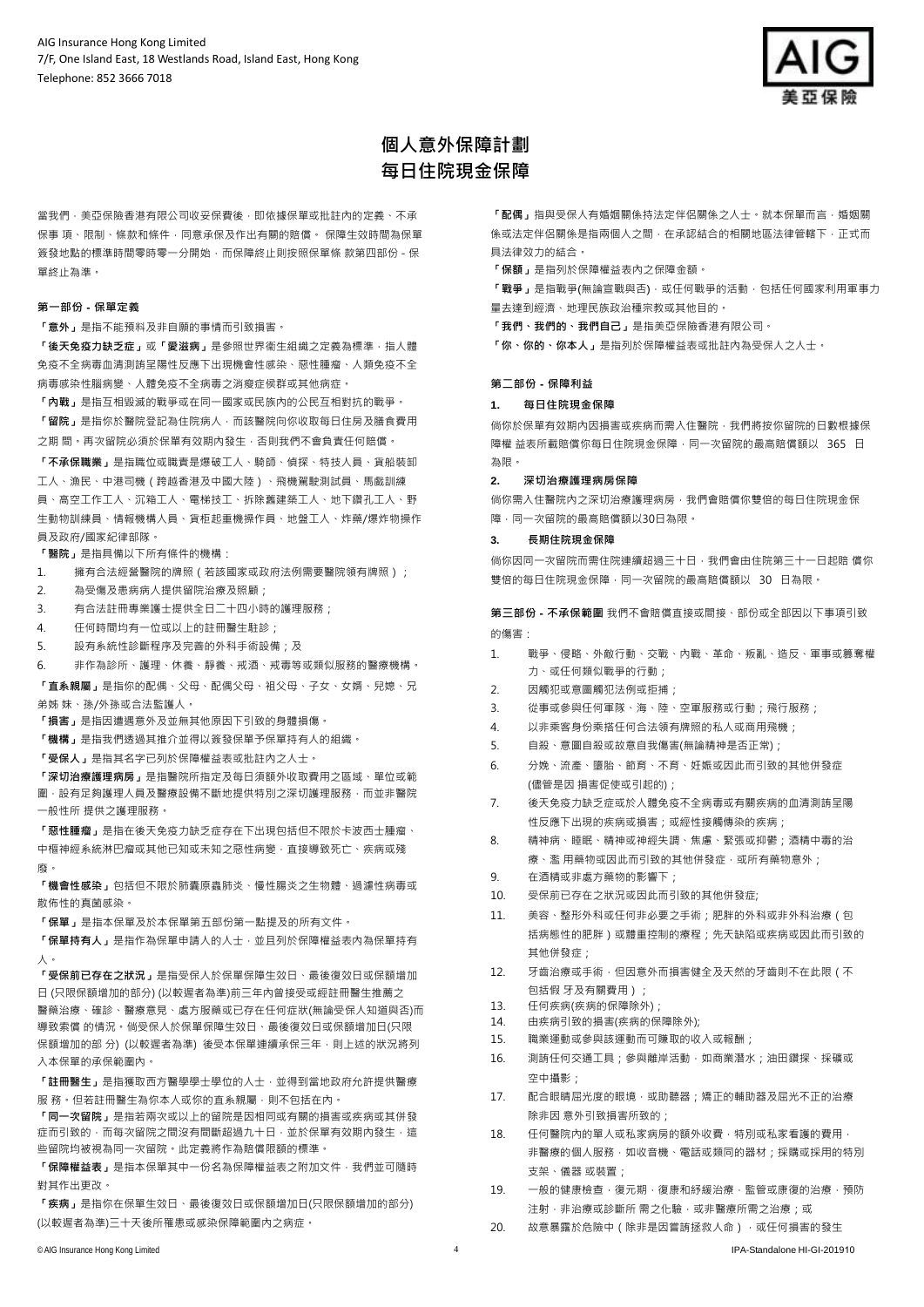是因沒有遵守醫療的意見。

21. 日常門診手術。

我們將不負責提供本保單的任何保障或根據本保單支付任何款項,若我們就任何損 失或索賠作出支付會違反任何制裁法律或規例,並由此導致我們、我們的母公司或 我們的最終控制實體根據任何制裁法律或規例須繳納任何罰款。

## **第四部份 - 保單終止**

- 1. 此保單將根據以下情況終止保障:
	- a) 當保費逾期未繳;或
	- b) 當保單持有人(同時亦為受保人)已不能符合「第五部份 ─ 基本條款」 的「第二項-保人之年齡限制」中所述的資格,保單將於下一個保費 到期日終止;或
	- c) 當保單持有人(同時亦為受保人)通知我們其工作已轉為其中不承保職 業,保單將於下一個保費到期日終止,而所有關於此不承保職業的索 償則不獲接納;或
	- d) 保險或索償中有任何欺詐、不實、拒絕陳述或隱瞞的成份, 此保單即 時宣判無效,並喪失所有賠償及保費。
	- e) 當人身意外保障部份被終止時,本保單作為該人身意外保障之困綁保 單,將被一同終止。
- 2. 你個別的保障將於下一個保費到期日根據以下情況而終止:
	- a) 當你已不能符合「第五部份 ─ 基本條款」的「第二項 ─ 受保人之 年齡限制」中所述的資格;或
	- b) 當保單持有人通知我們你的工作已轉為其中不承保職業,而所有關 於此 不承保職業的索償則不獲接納。
- 3. 保單持有人或我們可隨時以書面形式寄往或遞交至彼此紀錄內之地址或電 郵地址通知對方解除契約,並於下一個保費到期日生效,此種解約並不影 響任何已呈交之賠償申請。

## **第五部份 – 基本條款**

## **1. 完整的保險契約**

保單、保障權益表、投保書、附文、批註及附加文件(如有者)均為本保險 契約的一部份。保險申請人未有在投保書上作出的陳述,均不得作為廢除 本契約或利用於法律訴訟,除非該陳述涉及詐騙。任何營業員均無權更改 或刪除保單內的任何條款,所有更改需由我們簽署同意並簽發批註後,方 為有效。

# **2. 受保人之年齡限制**

本保單提供保障予: a) 成年人 ─ 年齡由十八至五十五歲(全年均受保障) ,可續保至六十五歲,所有保障將於你六十六歲生日後的首個保費到期日 終止;b) 小童 一 未婚及非在職,年齡由六個月至二十一歲(全年均受保 障),

若為全日制學生,可續保至二十五歲,所有保障將於受保小童的二十二或 二十六歲生日後的首個保費到期日終止。

# **3. 職業限制**

倘若任何人士的工作屬於不承保職業的範圍,我們將不會提供保障,除非 受保人是機構內的僱員或會員,經此機構的推介及得到我們接受其投保申 請,才可獲得保單的簽發。

#### **4. 年齡錯誤陳述**

若你的年齡被錯誤陳述,我們會按正確年齡應付之保費而退回或收取保費 的差額。倘你投保時的正確年齡未符合保單的要求或已超出限制,我們則 只會 退回保費而不負責任何承保責任。

### **5. 現況轉變**

如你在投保書內所提供之資料有任何轉變,你須通知我們有關之變更,否 則我們有權拒絕所有賠償或使其失效。

## **6. 申請賠償通知之期限**

如要申請索償,應於事件發生之日起三十日內以書面通知我們。倘遭意外 而引致死亡,應立即通知我們。

# **7. 損害之證明文件**

我們於接獲該書面通知後,會將申請賠償表格送交索償人,以作填寫損害 證明之用。倘索償人於書面通知書發出後十五日內仍未收到該申請賠償表 格,索償人可將事故的發生、性質與損害程度於損害證明文件遞交之期限



前提交給我們,我們會將此書面證明視作已符合本條款之要求。我們所需 之任何證明文件,須依據我們所定之形式及性質提交,而所需費用概由你 或你的合法代理人負責。

# **8. 充足的通知期**

該書面通知可由保單持有人、你或兩者的代表人送交我們,並提供足夠資 料以證明保單持有人或你的身份。倘有合理的緣由不能於限期內將該書面 通知送交我們,但已盡可能於限期後立即送出,則不會被視為放棄申請賠 償的權利。

# **9. 損害證明文件遞送之期限**

所有損害的證明文件需於蒙受有關的損害後九十日內呈交給我們。

# **10. 身體檢查**

於處理申請賠償時,我們有權隨時要求你作身體檢查。倘若你身故,除法 律不允許外,我們有權要求解剖驗屍,而費用則由我們負擔。你應於蒙受 損害或感染疾病後(如適用者)迅速取得及遵從合格註冊醫生之建議,否 則我們對於你不能取得及遵從該建議及沒有依法使用該裝置或療法不會負 上任何責任。

#### **11. 賠償金支付時間**

當我們接獲所需的證明文件後,將立即作出合理賠償,但永久完全殘廢或 定 期的賠償則除外。

# **12. 賠償金之受益人**

倘你身故,賠償金將付予你的合法遺產承繼人,其他賠償則付予你本人。

**13. 法律訴訟之時間限制** 依據本保單所規定之條款及期限內,將損害證明文件 送交我們後,六十日內不得進行法律訴訟以求賠償。倘須訴訟應於本保單 規定之損害證明文件送交 我們限期後二年內進行, 否則不得再進行訴訟。

### **14. 法律限制**

倘本保單內所載有關呈交申請賠償通知書或損害證明文件之期限少於簽發 保單時保單持有人或你所居住之國家所允許之期限,則本保單將依其法例 延長至該國家所容許之最低限度的期限。

## **15. 轉讓**

轉讓權益不會對我們構成任何約束力,而我們亦不會對該轉讓的有效性承 擔責任。任何轉讓證書、組織的條款或我們的法規均不可以阻礙保單的索 償,除非有關的條款已詳細列於本保單內。

## **16. 保單條款之遵從**

倘你有違反本保單內所載的任何條文,所有賠償申請均不會被接納。

## **17. 保單之復效**

倘保費到期未有繳訖以致保單失效,保單或可復效但必須獲得我們之同 意。我們不會負責在保單失效期間發生之索償,保單彷於復效日開始,而 受保前已存在之狀況會再度執行。

# **18. 私隱條例保單持有人**/ **受保人**同意及確認:

(a) 美亞保險香港有限公司("美亞保險")可按列於其私隱政策的用途使 用於處理此保單申請或管理此保單所收集之個人資料,其用途包括核保及 管理已申請的保單(包括獲取再保險、核保續保之保單、資料配對、處理索 賠、調查、付款及行使代位權);

(b) 美亞保險可使用**保單持有人**/受保人的聯絡資料(姓名、地址、電話 號碼及電郵地址)聯絡受保人有關其它由 AIG 集團提供之保險產品 (如美 亞保險已獲**保單持有人**/**受保人**同意可如此使用其聯絡資料);

(c) 美亞保險亦可向以下類別的人士(不論在香港或海外)轉交該些個人 資 料,作上述列明之用途:

(i) 提供有關本保單管理服務的第三者(包括再保險公司)(如上(a)項 所 (刘

(ii) 財務機構, 作處理此申請及收取保費(如上(a) 項所述);

(iii) 公證人、調查員、第三者管理人、緊急支援服務提供者、法律服務提 供者、零售商、醫療提供者、及交通工具機構,以處理索償事宜(如上(a) </u>

(iv) AIG 集團授權的市場推廣公司,以作直銷之用(如上(b)項所述); (v) 其它在任何國家之 AIG 集團之成員公司, 作上述 (a)及(b) 項所有 列 **細之田途· 或** 

© AIG Insurance Hong Kong Limited 5 IPA-Standalone HI-GI-201910 (vi) 其它於美亞保險私隱政策所列明的人士,作於私隱政策列明之用途。 (d) **保單持有人**/**受保人**可隨時致函到美亞保險香港有限公司之私隱事務 主任(地址:香港郵政總局信箱 456 號或電郵:cs.hk@aig.com) 閱、或要